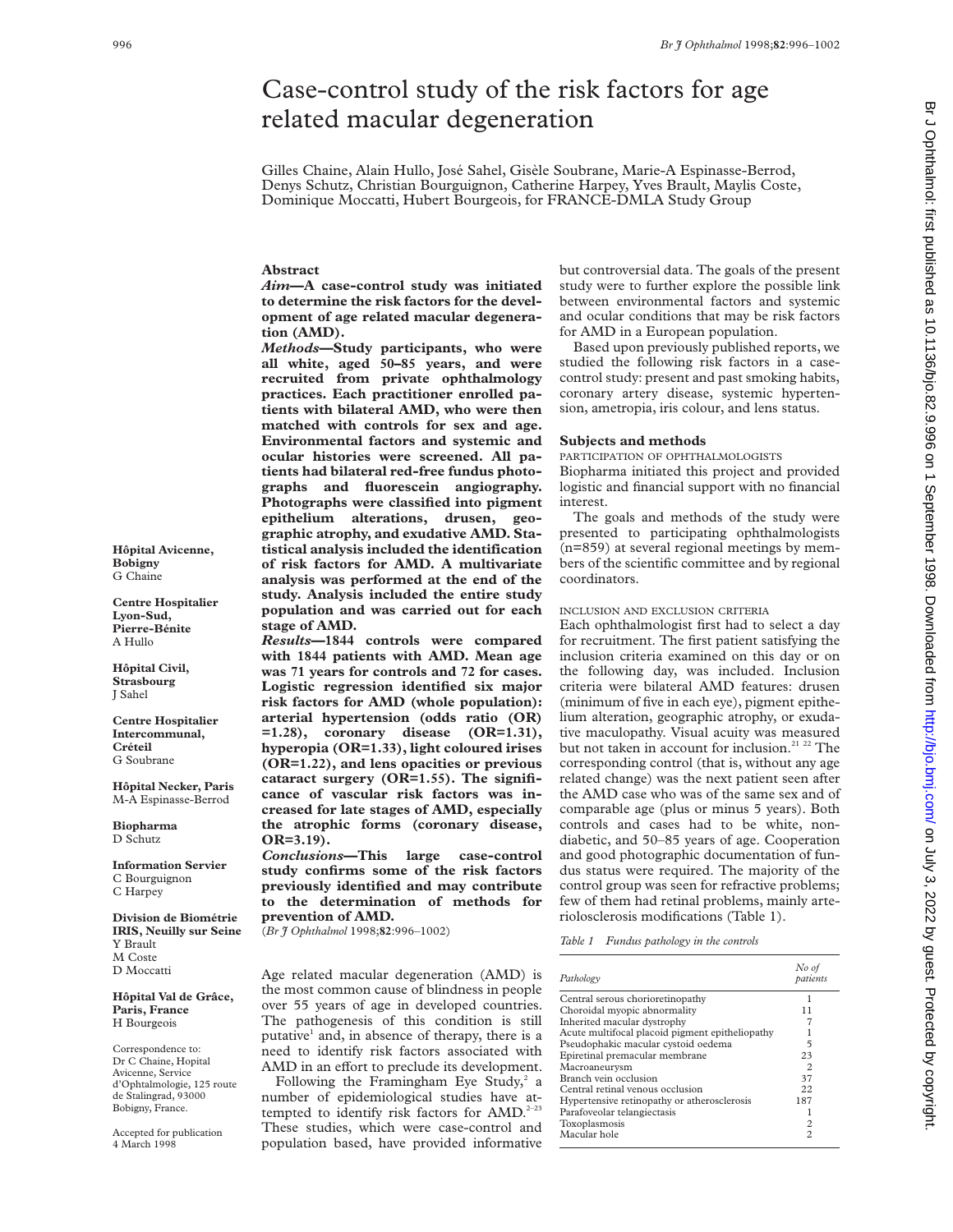

*Figure 1 Simplified grid derived from the Wisconsin grid. The central area is localised inside the innermost continuous circle, the peripheral area is outside the inner circle.*

# DATA COLLECTION

*Standardised questionnaire*

The past or present professional activity, current medication use, and all major diseases (ophthalmological or systemic) were noted. The general practitioner was informed of the study, and gave written information on the systemic conditions and past and current medications. Angina pectoris was diagnosed by questioning the patient; infarction was diagnosed electrocardiographically. Hypertension was defined according to World Health Organisation guidelines. A hypertensive subject was thus defined as having a systolic blood pressure greater than 160 mm Hg and/or a diastolic blood pressure greater than 95 mm Hg at three separate measurements taken during at least two different consultations. The aim of antihypertensive treatment was to obtain a diastolic blood pressure less than or equal to 90 mm Hg.

All patients were asked questions about environmental or general factors using a standard questionnaire:

- $\bullet$  Do you take medication for high blood pressure?
- $\bullet$  Have you ever had heart disease, such as angina or a myocardial infarction?
- Do you smoke regularly?
- If yes, since what age and how many cigarettes do you smoke a day?
- If no, have you ever smoked previously (duration and amount)?

A complete ophthalmological examination was performed and results were recorded. Both eyes were studied and the eye with the worse distance visual acuity was included in the study. An eye was randomly chosen in case of equal acuity. Examination included optical correction, distance and reading acuity test (Monoyer and Parinaud charts), possible amblyopia, iris colour (light or dark; light iris colour included grey, blue, and green), and intraocular pressure. Mean distance visual acuity measured with a Monoyer chart (from 0 to 10) was right eye and left eye 4.3 (SD 3.2) for cases and right eye 7.4 and left eye 7.3 (2.5) for controls. An attempt was made to assess the presence or absence of lens opacities as well as

#### *Reading centre*

Photographic examination included red-free frames of both maculas and fluorescein angiography (FA) of both eyes of patients with AMD. Red-free or colour frames but not FA of both maculas were required for controls. FA was considered relevant for control. Centralised reading of the photographs was performed independently by three pairs of ophthalmologists (HB and GC; MAE-B and AH; JS and GS) after testing for interobserver and intraobserver classification consistency. A simplified grid derived from the Wisconsin grid was used to localise atrophic, hypopigmented, or hyperpigmented lesions.<sup>24 25</sup> The slide of the grid was superimposed over the videoprojected fundus photographs. The centre of the circles corresponded to the centre of the macula and the outer circle was tangential to the temporal border of the optic disc (Fig 1).

All elementary lesions were assessed in the eye with the worse visual acuity and cases were divided into four different types according to the most severe or most extensive lesion<sup>26 27</sup>:

- Drusen (minimum of five for inclusion) were classified as hard or soft, and as isolated or confluent.<sup>28</sup> Hard drusen, with sharp borders, corresponded to a window defect on FA; soft drusen had fuzzy edges and were characterised by delayed and late staining on FA. Controls were drusen free on fundus examination as well on red-free or colour frames.
- x Pigment epithelium alterations included hypo- or hyperpigmentation or both. Hypopigmentation corresponded to a window defect that allowed observation of the choriocapillaris on FA. Hyperpigmentation was identified as granules or clumps of pigment in or beneath the retina that resulted in blocked fluorescence on FA.<sup>2</sup>
- Geographic atrophy (GA) appeared on ophthalmoscopy as sharply demarcated zones of decreased coloration with exposure of the underlying large choroidal vessels. These areas were hyperfluorescent on FA owing to a window defect. This form has been described as "the natural end result of AMD in the absence of clinical evidence of choroidal neovascularisation."30 Therefore, areas of retinal pigment epithelium (RPE) atrophy adjacent to a disciform scar were not considered to be "geographic atrophy", but rather RPE depigmentation.<sup>25-30</sup>
- $\bullet$  Exudative maculopathy included macular serous detachment of the retina and/or RPE. On the red-free or colour frame, exudative macular degeneration was defined as the presence of a macular retinal serous detachment. This retinal serous detachment was associated with an RPE detachment, or with retinal, subretinal, and/or subRPE haemor-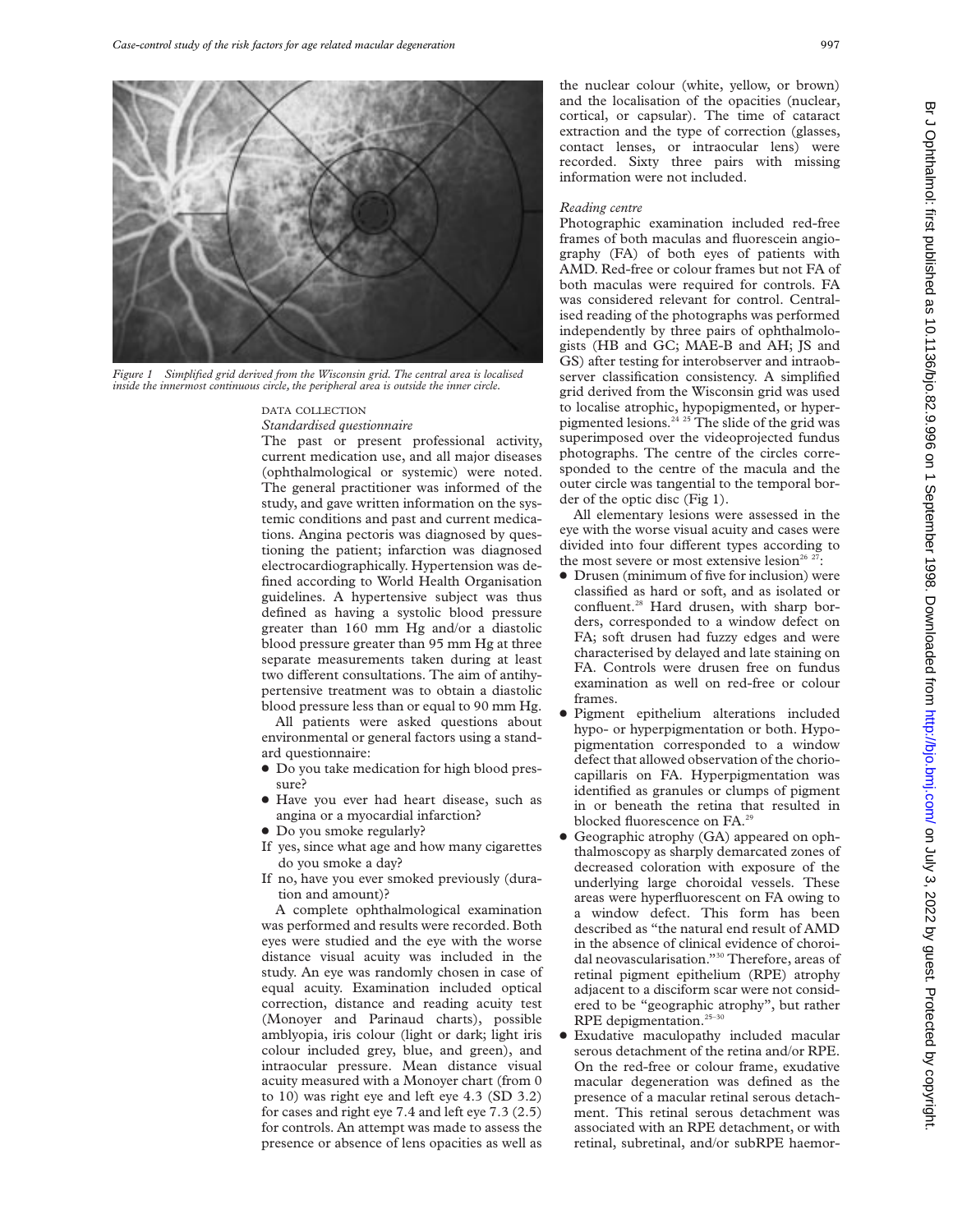*Table 2 Number of inclusions*

|                                | Total | Inclusion of<br>1 pair | Inclusion of<br>2 pairs | Inclusion of Inclusion of Inclusion of<br>3 pairs | 4 pairs | 5 pairs | Inclusion of<br>6 pairs |
|--------------------------------|-------|------------------------|-------------------------|---------------------------------------------------|---------|---------|-------------------------|
| Participating ophthalmologists | 859   | 292                    |                         |                                                   | R۹      |         |                         |

rhage, and/or with hard exudates. No attempt was made to assess the presence of fibrous tissue.

According to FA features, choroidal new vessels (CNV) were subdivided into well defined CNV, occult CNV, and vascularised RPE detachment. Well defined CNV were characterised by early, bright choroidal hyperfluorescence with well demarcated boundaries. With progressive dye transit, the boundaries of well defined CNV became obscured by the rapid and extensive leakage and pooling of dye in the overlying subsensory retina.<sup>31</sup> Occult CNV did not display discernible hyperfluorescence on early phase angiography. Frames of the mid and late phases, however, showed diffuse, mild leakage into the overlying subsensory retinal, often with punctate or stippled hyperfluorescence in the outer retina.<sup>32</sup> The boundaries of this hyperfluorescence were poorly demarcated in most cases.<sup>33</sup> Vascularised RPE detachments were suggested by colour and red-free photographs, and characterised by an uneven and delayed filling during the course of FA. The presence of CNV was indicated by an area of early localised and accentuated hyperfluorescence. If two types of CNV were present (that is, well defined CNV in a patch of occult CNV), both were coded.

*Table 3 Sex distribution by age group*

|        | Age (years) |       |           |       |           |       |           |           |       |
|--------|-------------|-------|-----------|-------|-----------|-------|-----------|-----------|-------|
|        | $51 - 55$   | 56-60 | $61 - 65$ | 66–70 | $71 - 75$ | 76–80 | $81 - 85$ | $86 - 89$ | Total |
| Male   |             | 17    | 47        | 181   | 122       | 118   | 73        | 3         | 568   |
| Female | 14          | 35    | 102       | 314   | 300       | 296   | 205       | 10        | 1276  |
| Total  | 21          | 52    | 149       | 495   | 422       | 414   | 278       | 13        | 1844  |

*Table 4 Characteristics in relation to the stages of AMD*

|                                    | Drusen<br>$(n=496)$ | Pigment<br>epithelium<br><i>alteration</i><br>$(n=333)$ | Geographic<br>atrophy<br>$(n=343)$ | Exudative<br>maculopathy<br>$(n=672)$ |
|------------------------------------|---------------------|---------------------------------------------------------|------------------------------------|---------------------------------------|
| Age (years)                        | 71.1                | 72.1                                                    | 74.8                               | 74.0                                  |
| Sex (% women)                      | 73.2                | 66.4                                                    | 72.0                               | 66.2                                  |
| Drusen $(\%):$                     | 99.6                | 77.2                                                    | 72.6                               | 54.6                                  |
| Small hard                         | 69.0                | 48.3                                                    | 42.6                               | 27.5                                  |
| Large hard                         | 88.9                | 64.0                                                    | 63.0                               | 47.2                                  |
| Soft                               | 54.8                | 27.9                                                    | 26.8                               | 12.1                                  |
| Soft and confluent                 | 31.5                | 10.5                                                    | 10.2                               | 5.5                                   |
| Pigment epithelium detachment      | 2.8                 |                                                         |                                    | 15.5                                  |
| Pigmentation alterations:          |                     |                                                         |                                    |                                       |
| Hypopigmentation (%)               | 27.2                | 94.3                                                    | 13.4                               | 11.9                                  |
| Involving the foveola              | 5.4                 | 35.4                                                    | 3.8                                | 4.0                                   |
| Macular, not involving the foveola | 16.5                | 82.6                                                    | 8.7                                | 9.1                                   |
| Extramacular                       | 26.0                | 89.5                                                    | 12.5                               | 10.9                                  |
| Hyperpigmentation $(\%)$           | 36.1                | 83.8                                                    | 65.6                               | 31.5                                  |
| Involving the foveola              | 12.1                | 33.9                                                    | 23.0                               | 10.6                                  |
| Macular, not involving the foveola | 22.8                | 72.1                                                    | 45.5                               | 21.6                                  |
| Extramacular                       | 29.8                | 80.5                                                    | 63.0                               | 29.5                                  |
| Atrophy $(\%):$                    |                     |                                                         | 98.5                               |                                       |
| Involving the foveola              |                     |                                                         | 67.6                               |                                       |
| Macular, not involving the foveola |                     |                                                         | 91.5                               |                                       |
| Extramacular                       |                     |                                                         | 96.5                               |                                       |
| $CNV(%)$ :                         |                     |                                                         |                                    | 98.2                                  |
| Involving the foveola              |                     |                                                         |                                    | 30.1                                  |
| Macular, not involving the foveola |                     |                                                         |                                    | 72.0                                  |

For every subtype of lesion, the term "non-applicable" was used when the lesion was either obscured or poorly identifiable.

With projection of the modified grid onto fundus photographs and angiograms, the lesions were classified topographically as peripheral (sparing the inner circle) or central (encroaching upon the inner circle), independently of the involvement of the centre of the macula.

#### POPULATION

Each participating ophthalmologist provided up to six cases and as many controls; 1844 pairs were included by 859 participating ophthalmologists evenly distributed throughout France (Table 2).

Mean age was 73 years (range 53–89) for AMD patients and 72 (range 51–89) for controls. Males accounted for 31% of cases and females for 69% (Table 3). Cases were divided into 496 drusen, 333 pigment epithelium alterations, 343 geographic atrophy, and 672 exudative maculopathy (Table 4).

## STATISTICAL METHOD

A 1–1 matched case-control study was designed by stratifying inclusions on the basis of age, sex, and referring ophthalmologist.

The relation between hypothesised risk factors (explanatory or independent variables) and the outcome of AMD (dependent variable) was investigated. All explanatory variables of this study were dichotomous or polychotomous with three or four categories. Dichotomous variables were systemic hypertension and coronary disease, and the reference group was defined as the absence of the disease. Design variables were created to represent the categories of the polychotomous variables. For smoking, spherical equivalent, iris colour, lens opacities, and/or cataract surgery statistical models were built using respectively non-smoking, emmetropia, dark iris, no lens opacities, and no cataract surgery as reference groups.

Results are expressed in terms of odds ratio (OR) with a 95% confidence interval.

For matched case-control studies, conditional maximum likelihood estimates of the OR must be computed.<sup>34</sup> Such estimates were obtained using standard logistic regression software (Statistical Analysis System).

The selection of variables followed three steps specified hereafter, considering 5% as the significance level for type I error rate:

- The selection process began with an univariate analysis of each variable. Any variable whose univariate test (Wald statistic) was significant was considered as a candidate for the multivariable model.
- For variables associated with the outcome of AMD, a second step investigated the relation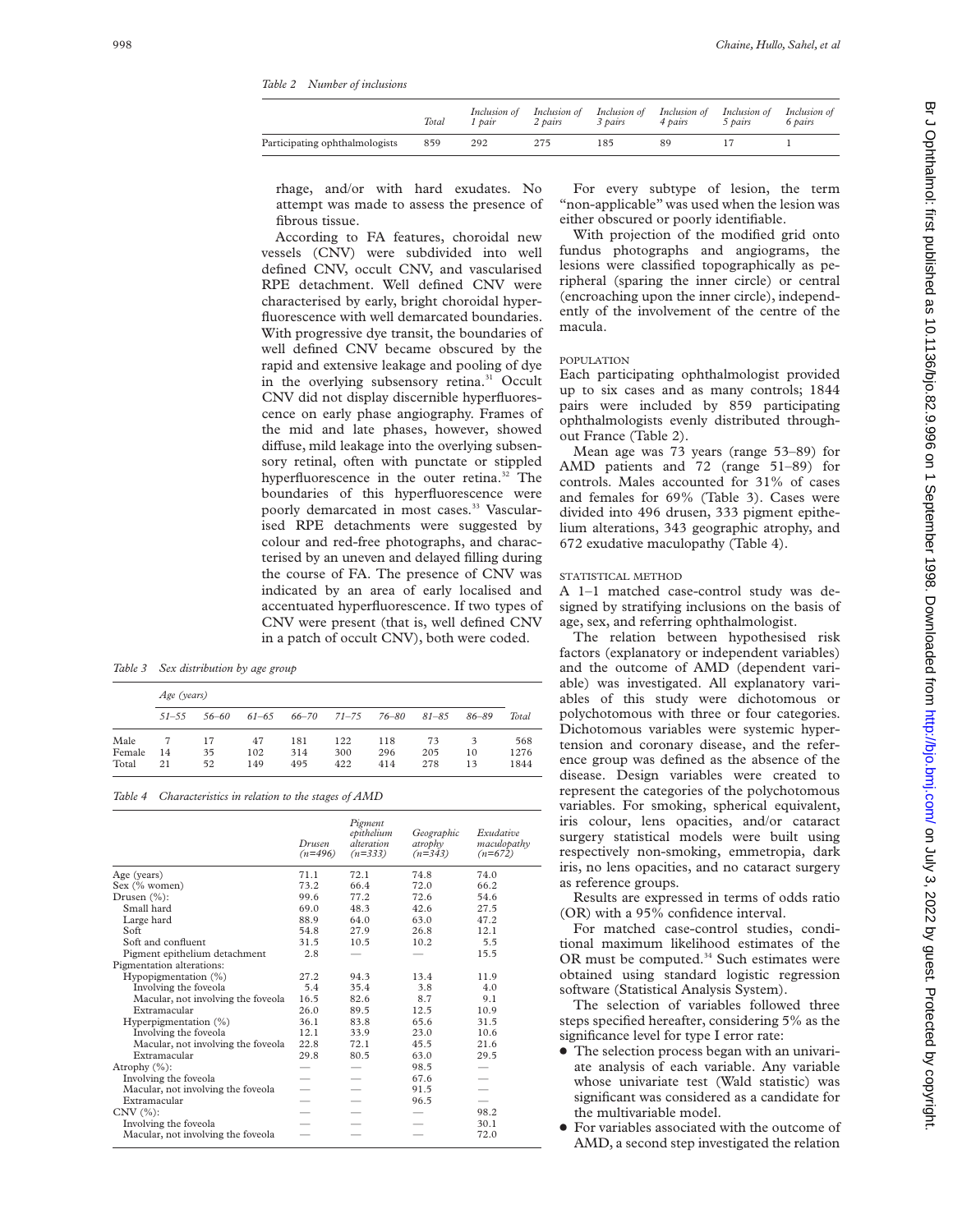|                                                    | Total population    |                                   |                     |                                                    |  |  |
|----------------------------------------------------|---------------------|-----------------------------------|---------------------|----------------------------------------------------|--|--|
|                                                    | Univariate analysis |                                   |                     |                                                    |  |  |
|                                                    | AMD<br>No (%)       | Controls<br>OR (95% CI)<br>No (%) |                     | Multivariate<br>analysis OR<br>$(95\% \text{ CI})$ |  |  |
| Cardiovascular disease:                            |                     |                                   |                     |                                                    |  |  |
| Systemic hypertension                              | 760 (41.5)          | 636 (34.8)                        | $1.33(1.17-1.53)$   | $1.28(1.09-1.50)$                                  |  |  |
| Coronary artery disease                            | 247 (13.5)          | 168(9.2)                          | $1.56(1.26-1.93)$   | $1.31(1.02 - 1.68)$                                |  |  |
| Hypertension or coronary artery disease            | 858 (47.0)          | 708 (38.8)                        | $1.40(1.22 - 1.60)$ |                                                    |  |  |
| Smoking (non-smoking*):                            | 1298(70.5)          | 1341 (72.9)                       |                     |                                                    |  |  |
| Past                                               | 340 (18.5)          | 296(16.1)                         | $1.24(1.02-1.51)$   | $1.12(0.90-1.41)$                                  |  |  |
| Present                                            | 202(11.0)           | 203(11.0)                         | $1.06(0.84-1.33)$   | $1.09(0.83 - 1.42)$                                |  |  |
| Spherical equivalent (emmetropia*):                | 352 (23.3)          | 419 (27.8)                        |                     |                                                    |  |  |
| Myopia                                             | 252 (16.7)          | 277 (18.4)                        | $1.08(0.87-1.36)$   | $0.99(0.78 - 1.25)$                                |  |  |
| Hyperopia                                          | 904 (59.9)          | 812 (53.8)                        | $1.34(1.12-1.59)$   | $1.33(1.11-1.59)$                                  |  |  |
| Iris colour $(dark^*)$ :                           | 809 (44.4)          | 869 (47.7)                        |                     |                                                    |  |  |
| Light (blue, green, grey)                          | 1013(55.6)          | 953 (52.3)                        | $1.15(1.00-1.31)$   | $1.22(1.05-1.42)$                                  |  |  |
| Lens (no lens opacities and no cataract surgery*): | 728 (39.9)          | 915(50.2)                         |                     |                                                    |  |  |
| Lens opacities                                     | 1002(55.0)          | 822 (45.1)                        | $1.69(1.45-1.97)$   |                                                    |  |  |
| Cataract surgery                                   | 93(5.1)             | 86 (4.7)                          | $1.53(1.10-2.11)$   |                                                    |  |  |
| Lens opacities or previous cataract surgery        | 1095(60.1)          | 908 (49.8)                        | $1.68(1.45-1.95)$   | $1.55(1.31-1.84)$                                  |  |  |

\*Reference group for polychotomous variables.

between pairs of variables and the outcome of AMD. Two variables and their interaction were taken into consideration in a multivariate logistic model. In case of a significant interaction, the two variables and their interaction were used in the following step of the analysis. In case of non-significant interaction, the confounder status of a variable was ascertained when, after adjustment, the relation between the other variables and the outcome variable disappeared.

 $\bullet$  After the elimination of confounding factors, all the remaining variables and their interactions were introduced in the analysis for a more comprehensive modelling of the data. The goal of such an analysis was to statistically adjust the estimated effects of each variable of the multivariate logistic model for the other independent variables.

#### **Results**

#### RESULTS FOR THE TOTAL POPULATION (1844 CASES) *Univariate analysis (Table 5)*

The odds ratio was 1.33 for systemic arterial hypertension, and 1.56 for coronary artery disease. Current smoking was not a risk factor for AMD, in contrast with a history of smoking (OR=1.24). Owing to missing values or imprecise answers as far as duration or amount of smoking was concerned, the relation between AMD and number of past years of smoking could not be studied in more detail. Odds ratio for hypermetropia was 1.34, and 1.15 for light coloured irises. Lens opacities were generally

mild in both cases and controls (81% with 1+ only), but the odds ratio for presence of lens opacities or past history of cataract surgery was 1.68.

Other factors, including profession and past medical history other than hypertension or coronary artery disease, did not have a significant association with AMD.

#### *Multivariate analysis (Table 5)*

Among the previously listed significant factors, past smoking history seemed less of an influence after logistic regression analysis was performed. Multivariate analysis thus confirmed the role of the remaining characteristics with quite similar odds ratios (arterial hypertension, OR=1.28; coronary artery disease, OR=1.31; hyperopia, OR=1.33; light coloured irises, OR=1.22; and lens opacities or previous cataract surgery, OR=1.55).

# RESULTS WITHIN THE VARIOUS CLINICAL GROUPS (TABLE 6)

#### *Drusen*

The average age of the 496 patients with drusen was 70.8 years, with a high preponderance of women (70.8%). A total of 408 patients (79.6%) presented with hard drusen, isolated or confluent, and 231 (45.2%) with soft drusen. In a quarter of the cases (25.1%), the drusen were associated with depigmentation, and in one third of the cases (36.6%) with hyperpigmentation.

*Table 6 Significant risk factors according to the various clinical groups*

| Multivariate analysis                                 |  |  |  |  |
|-------------------------------------------------------|--|--|--|--|
| Geographic atrophy<br>Exudative<br>maculopathy $OR^*$ |  |  |  |  |
|                                                       |  |  |  |  |
|                                                       |  |  |  |  |
| $3.19(1.81 - 5.64)$<br>$1.49(1.03 - 2.15)$            |  |  |  |  |
|                                                       |  |  |  |  |
| $0.92(0.63-1.35)$                                     |  |  |  |  |
| $1.82(1.34 - 2.48)$                                   |  |  |  |  |
| $1.44(1.09-1.89)$<br>$1.78(1.23 - 2.59)$              |  |  |  |  |
|                                                       |  |  |  |  |

\*OR all have 95% CI.

†Reference group for polychotomous variable.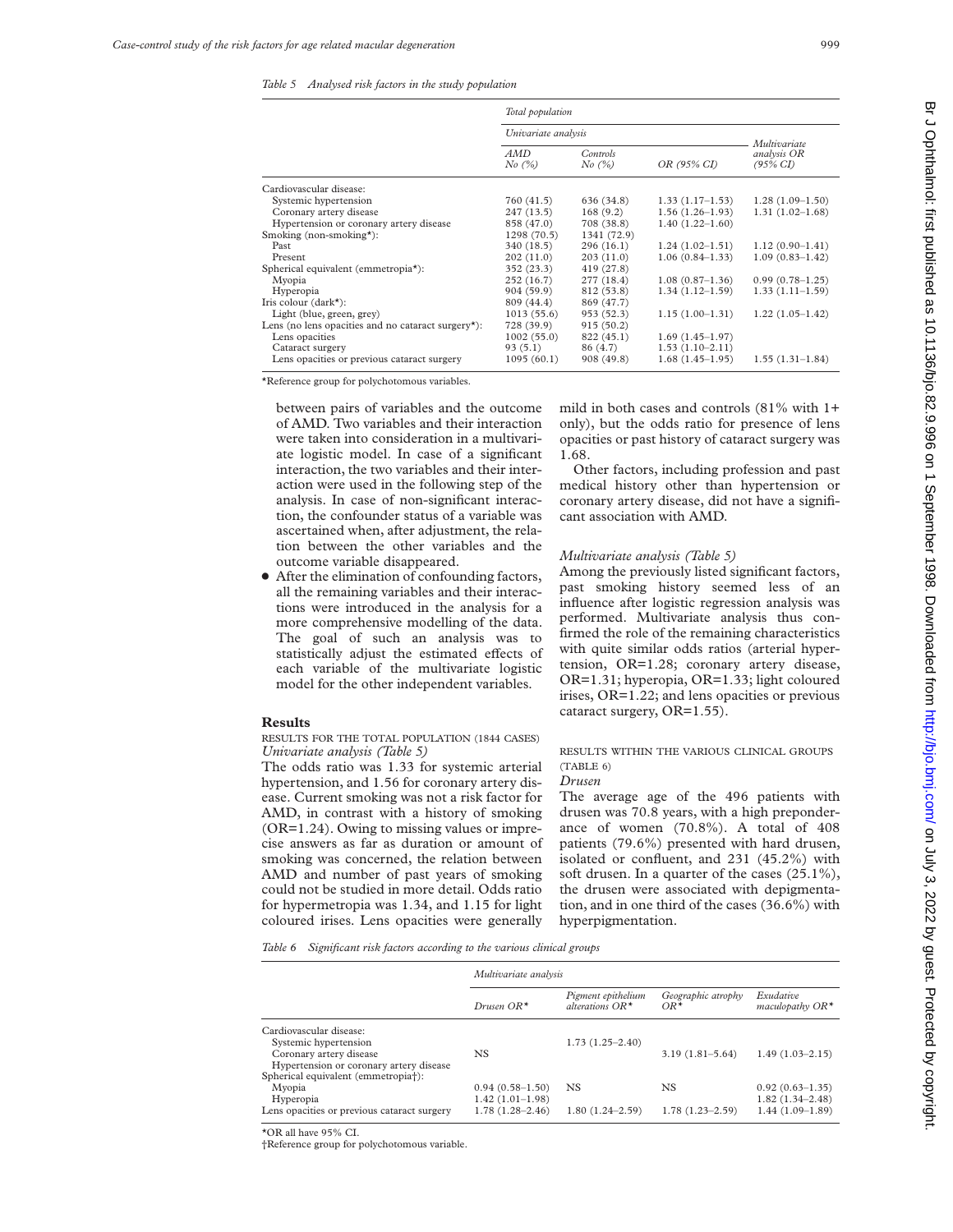Hyperopia (OR=1.42) and the presence of lens opacities or past history of cataract surgery (OR=1.78) were significantly associated with drusen.

#### *Alterations in retinal pigment epithelium*

There were 333 patients with alterations of the RPE; their average age was 72 years, and 65.8% were women. The majority of patients presented with a combination of depigmentation (94.5%) and hyperpigmentation (83.8%).

The only systemic risk factor associated with this group was hypertension (OR=1.73); smoking habits were not identified as risk factors. The only significant ocular risk was the presence of lens opacities or past history of cataract surgery (OR=1.80). Hyperopia or light coloured irises were not significant risk factors.

#### *Geographic atrophy (GA)*

A total of 343 cases were classified as GA; 71.4% of these patients were women. Drusen were associated with GA in 73.8% of the cases, and RPE hyperpigmentation in 67.3%; hypopigmentation was rare (12.5% cases). The average age of patients with GA was 74.3 years, making this the oldest subgroup.

A search for confounding factors showed a high link between systemic hypertension and coronary artery disease (p<0.001). Multivariate analysis yielded the following results: coronary disease, OR=3.19; and lens opacities or previous cataract surgery, OR=1.78.

### *Exudative AMD*

A total of 672 eyes presented with exudative AMD. Mean age was 73.8 years, and 65.7% were female. Most eyes harboured occult CNV (72.6%), whereas approximately one third (29.7%) had well defined CNV and 16% a vascularised pigment epithelium detachment (PED). Drusen surrounded the exudative lesion in 363 (54.4%) of the eyes. RPE mottling, depigmentation, and atrophy were still visible in 33.2%, 13.5%, and 16.7% of eyes, respectively.

Multivariate analysis identified coronary artery disease (OR=1.47), hypermetropia (OR=1.83), and lens opacities or previous cataract surgery (OR=1.44) as risk factors for exudative AMD.

### **Discussion**

Several prospective, population based, or casecontrol studies have examined the risk factors for AMD. Clinical systemic factors for this study were chosen based on contradictory published data in the literature—that is, hypertension, past history of coronary diseases, and smoking habits. This study is the first casecontrol study concerning systemic and ocular risk factors performed in Western Europe.

### AGE

The mean age of patients in the groups with drusen and with RPE alteration was 70.8 and 72.0 years, respectively. In late stages, the mean age was 73.8 for the exudative form and 74.3 for the atrophic form, which confirms the link between severity of AMD and aging.

# SYSTEMIC HYPERTENSION

Systemic hypertension was found to be significant by multivariate analysis when the global population was considered (OR=1.26). In the Framingham Eye Study, <sup>3</sup> Sperduto and Hiller reported an association between AMD and systemic hypertension (that is, diastolic pressure higher than 95 mm Hg). While the National Health and Nutrition Examination Survey showed higher mean systolic blood pressure in patients with AMD, no significant statistical link was established. <sup>4</sup> In their casecontrol study, Hyman *et al*<sup>5</sup> reported a lack of association between AMD and systemic hypertension when considered alone.

In contrast with Vidaurri *et al*, <sup>6</sup> we could not establish any relation between systemic hypertension and drusen, thus concurring with the findings of the Beaver Dam Eye Study,<sup>7</sup> although an association was found for systemic hypertension and RPE alterations (OR=1.73). In patients with GA, an association with systemic hypertension was established only with univariate analysis, owing to a strong correlation with coronary artery disease. During the exudative stage of the disease, hypertension, previously reported to be significantly associated with exudative macular degeneration, <sup>8</sup> was not identified as a risk factor in this study or in the Beaver Dam Eye Study. 7

# CORONARY ARTERY DISEASE

A strong relation was found between coronary artery disease and advanced forms of AMD. The OR was 3.30 with multivariate analysis in patients with GA; in patients with exudative disease the OR was 1.5. This association was suggested previously by Hyman *et al* in two reports. $5$ 

While more recent studies did not identify coronary artery disease as a risk factor for CNV, they did suggest the possible influence of a cardiovascular risk factor profile on the incidence of CNV, including increased cholesterol level and exogenous estrogen intake, <sup>9</sup> haematocrit values, and leucocyte counts.<sup>7</sup>

# SMOKING

A history of smoking was associated with AMD (OR=1.24), but only on univariate analysis for the total population. In each subgroup, OR values were quite similar but not significant.

Smoking has been related to a higher incidence of ARM in several studies.<sup>10 11</sup> In a study by Hyman *et al*, <sup>5</sup> 83% of patients with AMD were smokers, in comparison with 65% in the control group, but this was significant only for men.

A study by Shiraga *et al* <sup>12</sup> showed a dependent relation between number of cigarettes smoked and AMD; similarly, Vingerling *et al*<sup>13</sup> provided evidence for a dose-response relation between smoking and AMD, particularly for the neovascular form.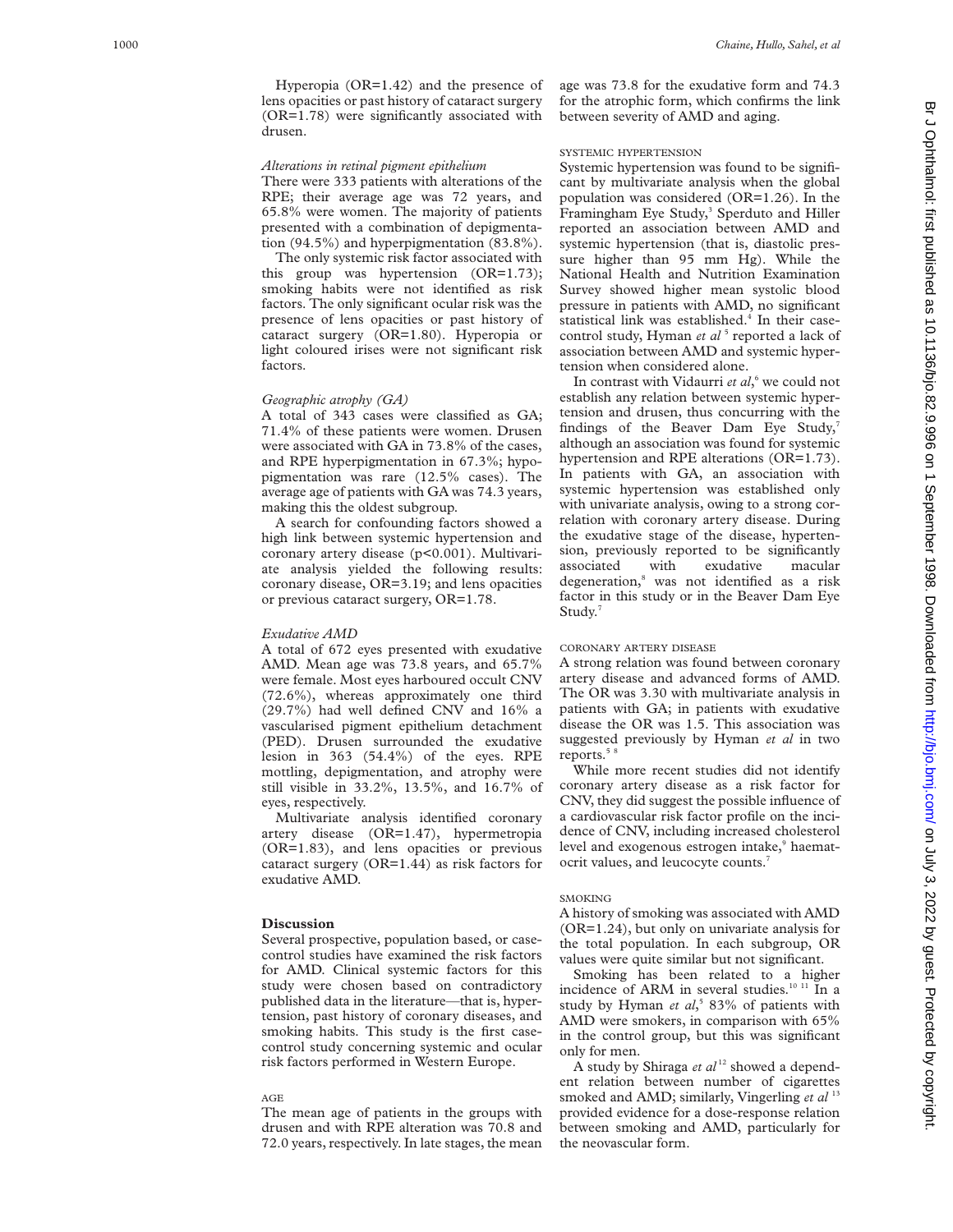Other studies, $2^{14}$  16 however, were not able to prove that smoking was a risk factor for the development of AMD.

# IRIS COLOUR

Hyman and colleagues<sup>58</sup> and Weiter et al<sup>17</sup> found that subjects with lightly and moderately pigmented irises were at higher risk of progression of AMD to late stages, in comparison with individuals with heavily pigmented irises. Our study, as well as the Eye Disease Case-Control Study Group,<sup>9</sup> did not find a statistically significant association in any subgroup.

#### CATARACT

Lens opacities were significantly associated with all forms of AMD in our study. OR on multivariate analysis was highest for RPE alterations (1.80), geographic atrophy (1.67), and drusen (1.74), and slightly less for exudative forms (1.44). Because of the large number of investigators, classification of these cataracts into different anatomic forms was not performed.

Recently, Klein et al<sup>18</sup> found a similar association between nuclear sclerosis and early stages of AMD, including drusen and RPE alterations (OR=1.96), but no association with late stages of AMD (GA and the exudative form). That study differentiated nuclear sclerosis from cortical and subcapsular cataracts, and found that the latter forms were not related to either early or late stages of AMD.

Sperduto *et al*<sup>19</sup> found contrasting results, with an increased incidence of AMD in the presence of cortical lens changes and a decreased incidence of AMD with nuclear sclerosis.

#### HYPEROPIA

Hyperopia was demonstrated to be a risk factor in the global population (OR=1.33) and in patients with the exudative forms of AMD (OR=1.83). This has been reported previously by several authors.<sup>5 9 14 15 20</sup>

Previous epidemiological studies focused on the differentiation of dry and exudative forms. On the other hand, a refined classification of AMD was used in referral centres. In this study, recruitment of cases was based on nonselected ophthalmological practice, to avoid bias of referral centres. In addition, this study, which is based on angiographic features for AMD, provides the respective proportion of each form.

In conclusion, our large case-control study, which we believe reflects a cross section of the entire population of France, suggests a relation between AMD and hypertension, coronary artery disease, light coloured irises, hyperopia, lens opacities, or history of cataract surgery. Moreover, the significance of vascular risk factors is increased for late stages of AMD, especially the atrophic forms. The impact of these risk factors on the evolution of AMD must be studied by long term follow up of these patients.

This study was supported by grants from Biopharma and Servier Laboratories.

*Scientific committee:* H Bourgeois (Paris), G Chaine (Bobigny), A Hullo (Lyon), J Sahel (Strasbourg), G.Soubrane (Créteil).

Regional coordinators: B Arnaud (Montpellier), F Bacin<br>(Clermont-Ferrand), A Béchetoille (Angers), M Boissonnot<br>(Poitiers), H Bourgeois (Paris), G Brasseur (Rouen), A Bron<br>(Dijon), A Catros (Rennes), J Colin (Brest), G Con (Lille), M Dominguez (Bordeaux), P Gastaud (Nice), P Gayet<br>(Nantes), X Graftiaux (Angers), A Hullo (Lyon), P Labalette<br>(Lille), F Malecaze (Toulouse), M Montard (Besançon),<br>M Mouillon (Grenoble), M Quéré (Nantes), A Raspil (Nancy), B Ridings (Marseille), A Robinet (Brest), C Rossazza (Tours), J F Rouland (Lille), J Sahel (Strasbourg), P J Toulemont (Rennes), P Turut (Amiens).

- 1 Young RW. Pathophysiology of age-related macular degen-eration. *Surv Ophthalmol* 1987;**31**:291–305. 2 Leibowitz HM, Krueger DE, Maunder LR, *et al.* The
- Framingham Eye Study Monograph. *Surv Ophthalmol*<br>1980;24(suppl):343–65.<br>3 Sperduto RD, Hiller R. Systemic hypertension and age-
- 3 Sperduto RD, Hiller R. Systemic hypertension and age-<br>related maculopathy in the Framingham Study. Arch Oph*thalmol* 1986;**104**:216–19.
- 4 Goldberg J, Flowerdew G, Smith E, *et al.* Factors associated with age-related macular degeneration: an analysis of data from the first National Health and Nutrition Examination Survey. *Am J Epidemiol* 1988;**128**:700–10.
- 5 Hyman LG, Lilienfeld AM, Ferris FL, *et al.* Senile macular degeneration: a case-control study. *Am J Epidemiol.*
- 1983;**118**:213–27. 6 Vidaurri JS, Pe'er J, Halfon ST, *et al.* Association between drusen and some of the risk factors for coronary artery dis-ease. *Ophthalmologica* 1984;**188**:243–7.
- 7 Klein R, Klein BEK, Franke T. The relationship of cardiovascular disease and its risk factors to age-related maculopathy. The Beaver Dam Eye Study. *Ophthalmology*
- 1993;**100**:406–14. 8 Hyman L, He O, Grimson R, *et al.* Risk factors for age-related maculopathy. *Invest Ophthalmol Vis Sci* 1992;
- **33(suppl)**:801. 9 The Eye Disease Case-Control Study Group. Risk factors for neovascular age-related macular degeneration. *Arch*
- *Ophthalmol* 1992;**110**:1701–8. 10 Paetkau ME, Boyd Tas, Grace M, *et al.* Senile disciform macular degeneration and smoking. *Can J Ophthalmol* 1978;**13**:67–71.
- 11 Klein R, Klein BEK, Linton KLP, *et al.* The Beaver Dam Eye Study: the relation of age-related maculopathy to smoking. *Am J Epidemiol* 1993;**137**:190–200.
- 12 Shiraga F, Matsuo N, Katayama S, *et al*. Neovascular age-related macular degeneration. A case control study. *Folia Ophthalmol Jpn* 1987;**38**:525–33.
- 13 Vingerling JR, Dielemans I, Hofman A, *et al.* Age-related macular degeneration and smoking: the Rotterdam Study. *Invest Ophthalmol Vis Sci* 1995;**36(suppl)**:59.
- 14 Maltzman BA, Mulvihill MN, Greenbaum A. Senile macular degeneration and risk factors: a case-control study. *Ann Ophthalmol* 1979;**11**:1197–201.
- 15 Delaney WV, Oates RP. Senile macular degeneration: a pre-
- liminary study. *Ann Ophthalmol* 1982;**14**:21–4. 16 Blumenkranz MS, Russell SR, Robey MG,*et al.* Risk factors in age-related maculopathy complicated by choroidal neo-vascularization. *Ophthalmology* 1986;**93**:552–8.
- 17 Weiter JJ, Delori FC, Wing GL, *et al.* The relationship of senile macular degeneration to ocular pigmentation. *Am J Ophthalmol* 1985;**99**:185–7.
- 18 Klein R, Klein BEK, Wang Q, *et al.* Is age-related maculopathy associated with cataracts? *Arch Ophthalmol* 1994;**112**:191–6.
- 19 Sperduto RD, Hiller R, Seigel D. Lens opacities and senile maculopathy. *Arch Ophthalmol* 1981;**99**:1004–8.
- 20 Sandberg MA, Tolentino MJ, Miller S, *et al.* Hyperopia and neovascularization in age-related macular degeneration. *Ophthalmology* 1993;**100**:1009–13.
- 21 Ferris FL. Senile macular degeneration: a review of epidemiologic features. *Am J Epidemiol* 1983;**118**:132–51. 22 Klein R, Davis MD, Magli YL, *et al.* The Wisconsin
- age-related maculopathy grading system. *Ophthalmology* 1991;**98**:1128–34.
- 23 AREDS. Age-related eye disease study protocol summary. Madison, Wisconsin, 1991.
- 24 Bird AC, Bressler NM, Bressler SB, *et al*. The international classification and grading system for age-related maculopathy and age-related macular degeneration. *Surv Ophthalmol* 1995;**39**:367–74.
- 25 Gass JDM. *Stereoscopic atlas of macular diseases.Diagnosis and treatment.* 3rd ed. St Louis: CV Mosby, 1987.
- 26 Coscas G, Glaser B, Green WR,*et al.* Drusen. In: Coscas G, ed. *Dégénérescences maculaires acquises liées à l'âge et néovaisseaux sous-rétiniens.* Paris: Masson, 1992:153–89.
- 27 Soubrane G. In: Soubrane G, Coscas G, ed. *Principaux types d'altération de l'épithélium pigmentaire dans les aVections acquises de l'épithélium pigmentaire rétinien.* Marseilles: Lamy, 1995:239.
- 28 Sarks S, Sarks J. Age-related macular degeneration: atrophic form. In: Ryan SJ, ed. *Retina.* 2nd ed. St Louis: Mosby, 1994:1071–102.
- 29 Gass JDM. Pathogenesis of disciform detachment of the neuro epithelium IV. Fluorescein angiographic study of senile disciform macular degeneration. *Am J Ophthalmol* 1967;**63**:644–59.
- 30 Soubrane G, Coscas G, Français C, *et al.* Occult subretinal neovessels in age-related macular history: natural history and early laser treatment. *Ophthalmology* 1990;**97**:647–9.